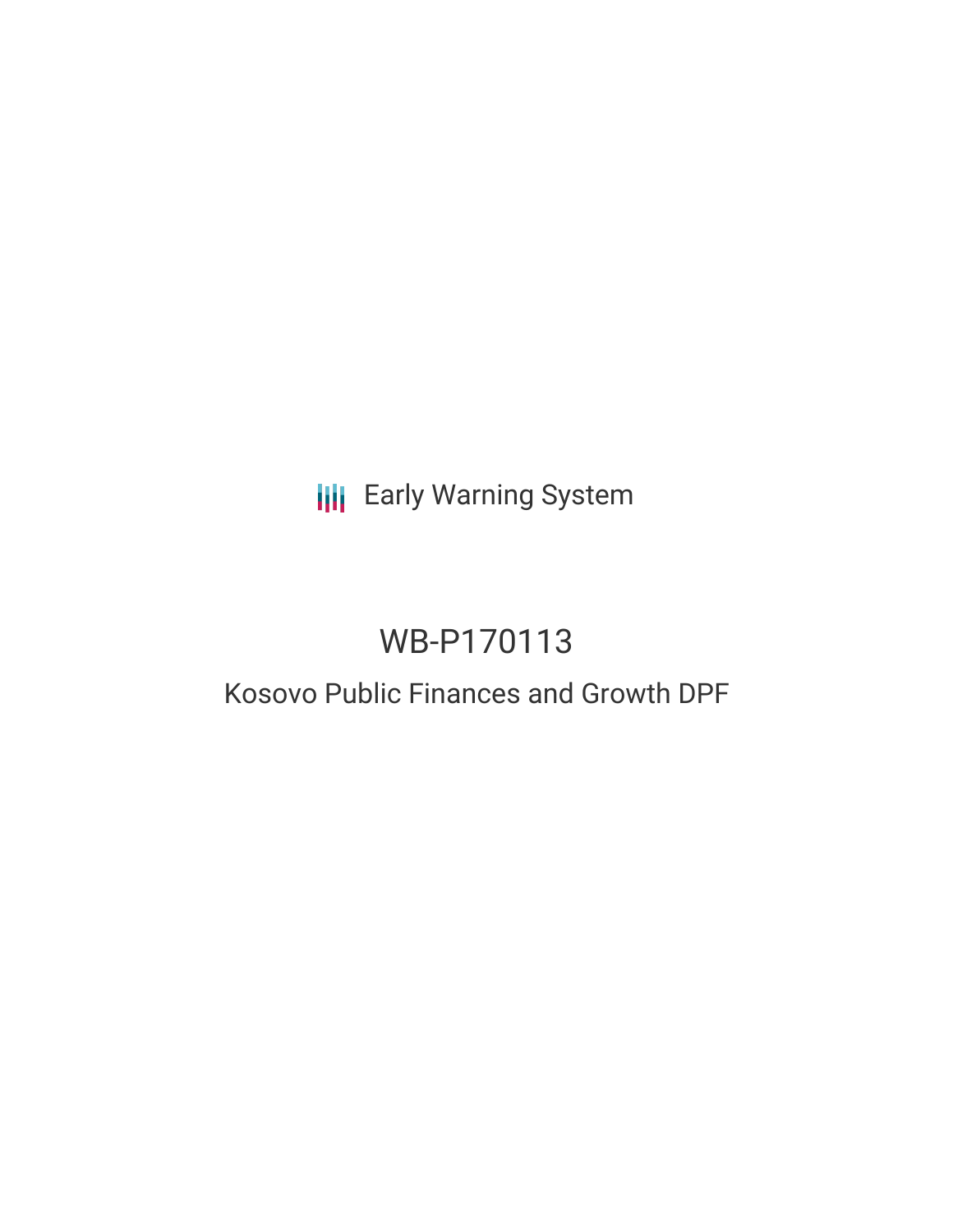

#### **Quick Facts**

| <b>Countries</b>               | Kosovo                     |
|--------------------------------|----------------------------|
| <b>Financial Institutions</b>  | World Bank (WB)            |
| <b>Status</b>                  | Proposed                   |
| <b>Bank Risk Rating</b>        | U                          |
| <b>Voting Date</b>             | 2019-10-23                 |
| <b>Borrower</b>                | Kosovo Ministry of Finance |
| <b>Sectors</b>                 | Law and Government         |
| <b>Investment Type(s)</b>      | Loan                       |
| <b>Investment Amount (USD)</b> | \$40.00 million            |
| <b>Project Cost (USD)</b>      | \$40.00 million            |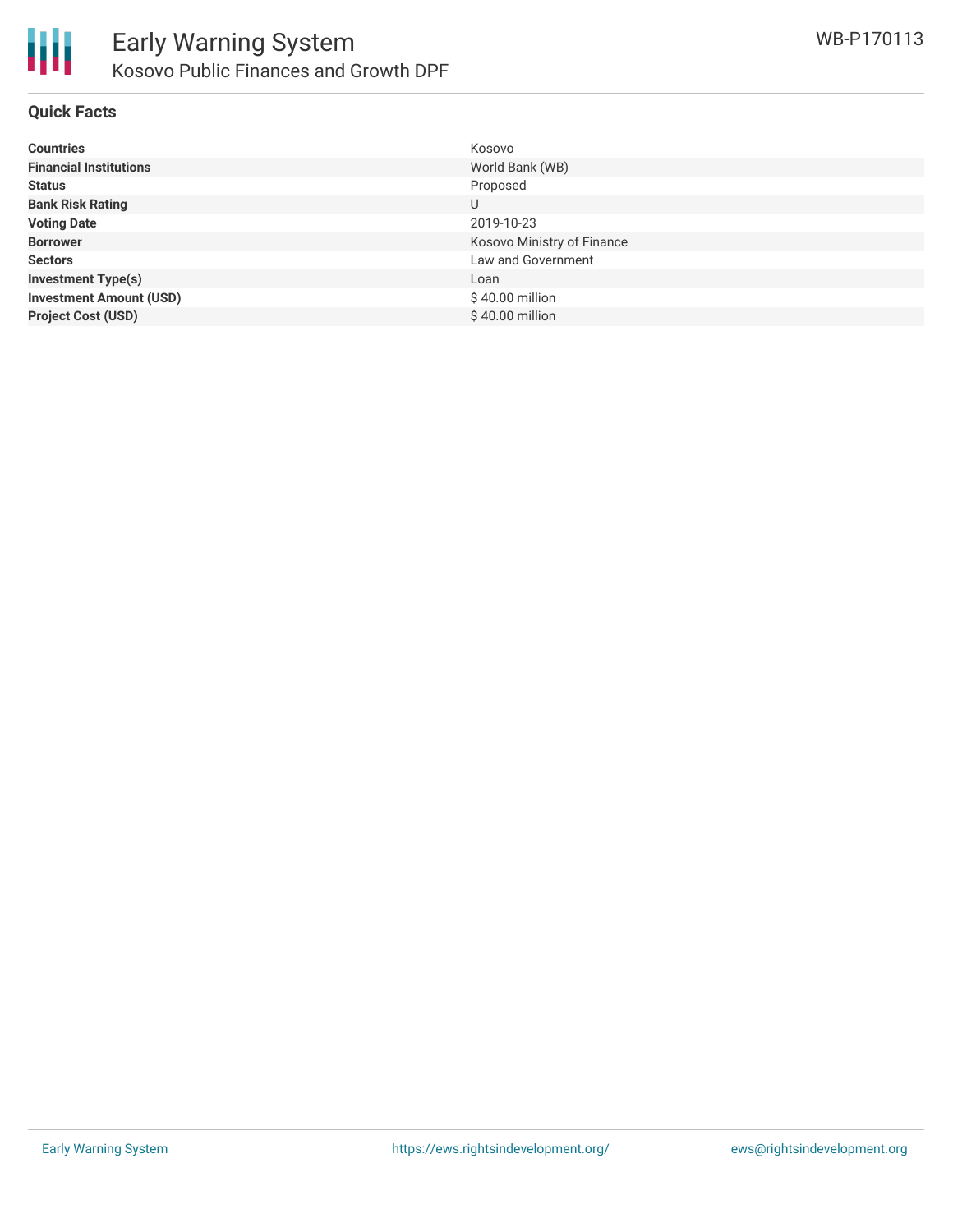

#### **Project Description**

According to Bank documents, this project provides a development policy loan to support reforms in managing fiscal risks and improvements to the regulatory environment to foster private sector development.

From the Bank's document:

"The first pillar - managing fiscal risks through evidence-based decision making and fiscal transparency would focus on improvements in debt management operations through aligning the Debt Law to international best practice and harmonizing within the existing legislation, a more comprehensive and transparent way of managing public employment through the secondary legislation on the Laws on Public Wages and Public Employment, containment of the the immediate fiscal risks through restraining the value of the wage coefficient and the number of vacant and budgeted positions, improvements in the the costing and responsibility of social protection initiatives, and improvements in the coverage and targeting of the social assistance program to maximize its impact on poverty reduction. The freezing of the new untargeted social protection initiatives would also supports managing fiscal risks through the 2020 budget.

The second pillar - improving the regulatory environment to foster private sector development will focus on reducing administrative burden on private sector by consolidating, and simplifying licenses and permits at the central level, by better coordinating inspections through the new inspections law, by promoting equitable job creation through promoting antidiscrimination at work and providing more flexible forms of employment. The second pillar also supports the business environment through Energy Efficiency measures to relax the energy supply constraints."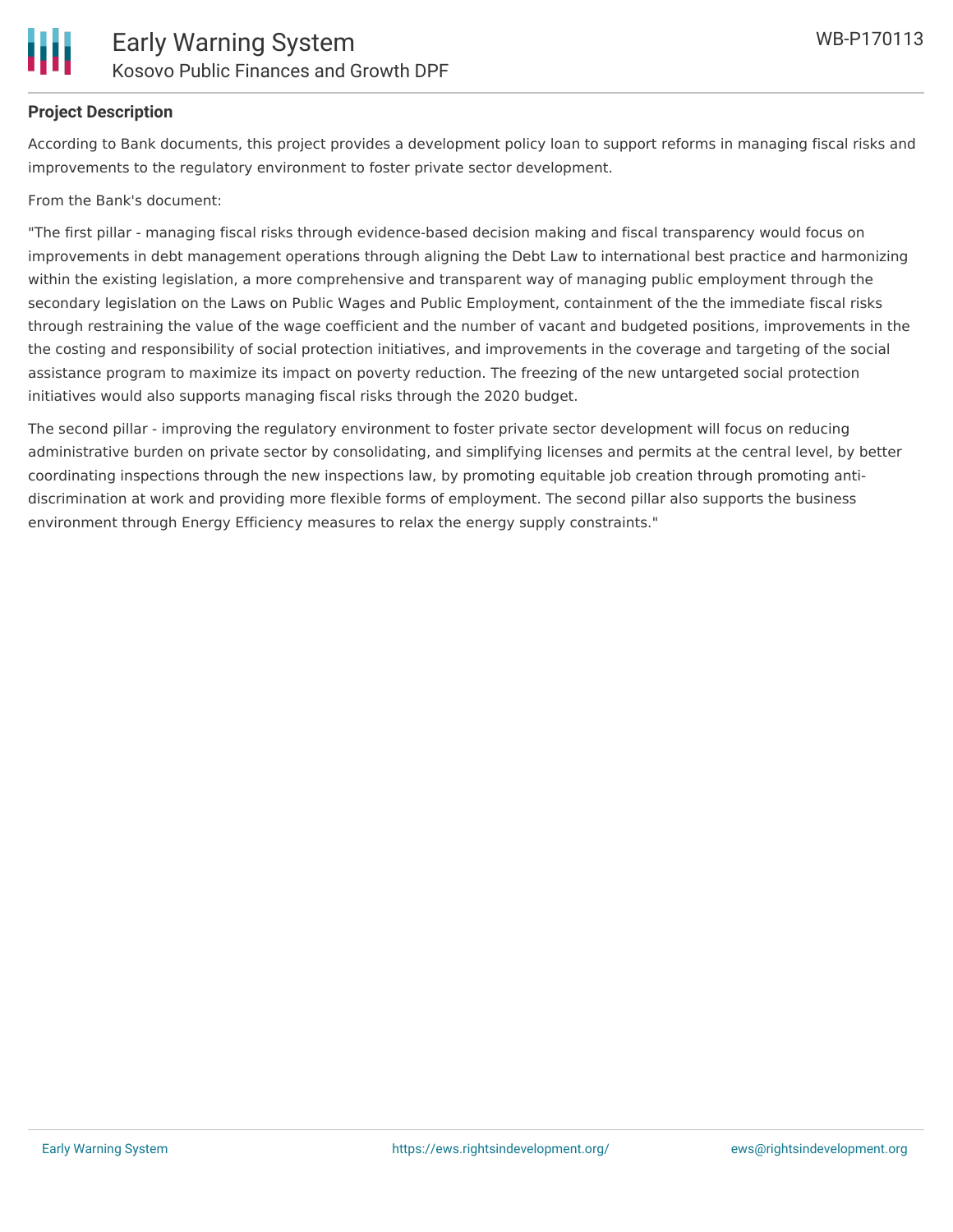

#### **Investment Description**

World Bank (WB)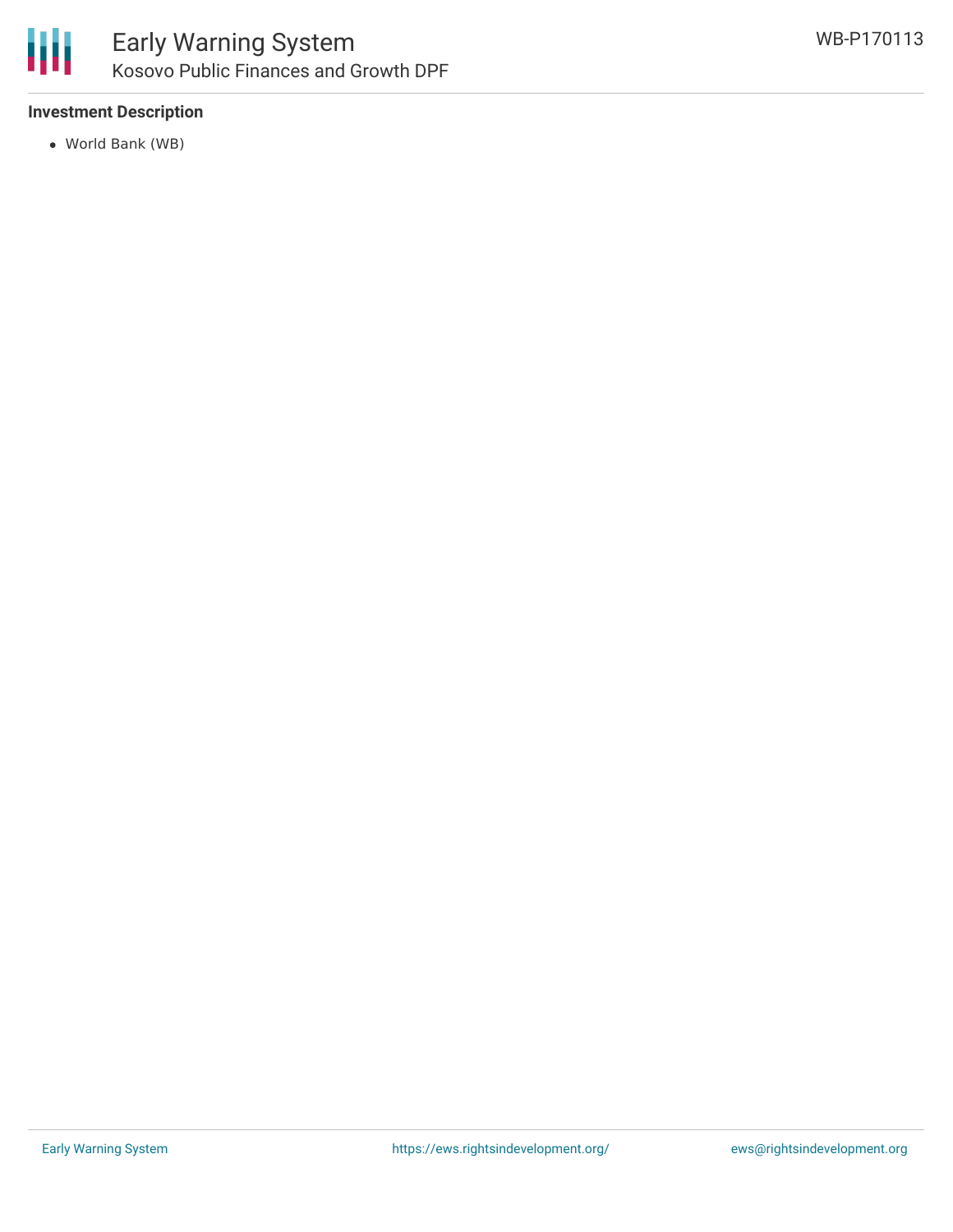#### **Contact Information**

#### **Borrower/Client/Recipient:**

Kosovo Ministry of Finance; Bedri Hamza, Minister of Finance. [bedri.hamza@rks-gov.net](mailto:bedri.hamza@rks-gov.net)

#### **Implementing Agencies:**

Ministry of Labor and Social Welfare; Skender Recica, Minister. [skender.recica@rks-gov.net](mailto:skender.recica@rks-gov.net)

Ministry of Trade and Industry; Endrit Shala, Minister [endrit.shala@rks-gov.net](mailto:endrit.shala@rks-gov.net)

#### **ACCOUNTABILITY MECHANISM OF WORLD BANK**

The World Bank Inspection Panel is the independent complaint mechanism and fact-finding body for people who believe they are likely to be, or have been, adversely affected by a World Bank-financed project. If you submit a complaint to the Inspection Panel, they may investigate to assess whether the World Bank is following its own policies and procedures for preventing harm to people or the environment. You can contact the Inspection Panel or submit a complaint by emailing ipanel@worldbank.org. You can learn more about the Inspection Panel and how to file a complaint at:

http://ewebapps.worldbank.org/apps/ip/Pages/Home.aspx.